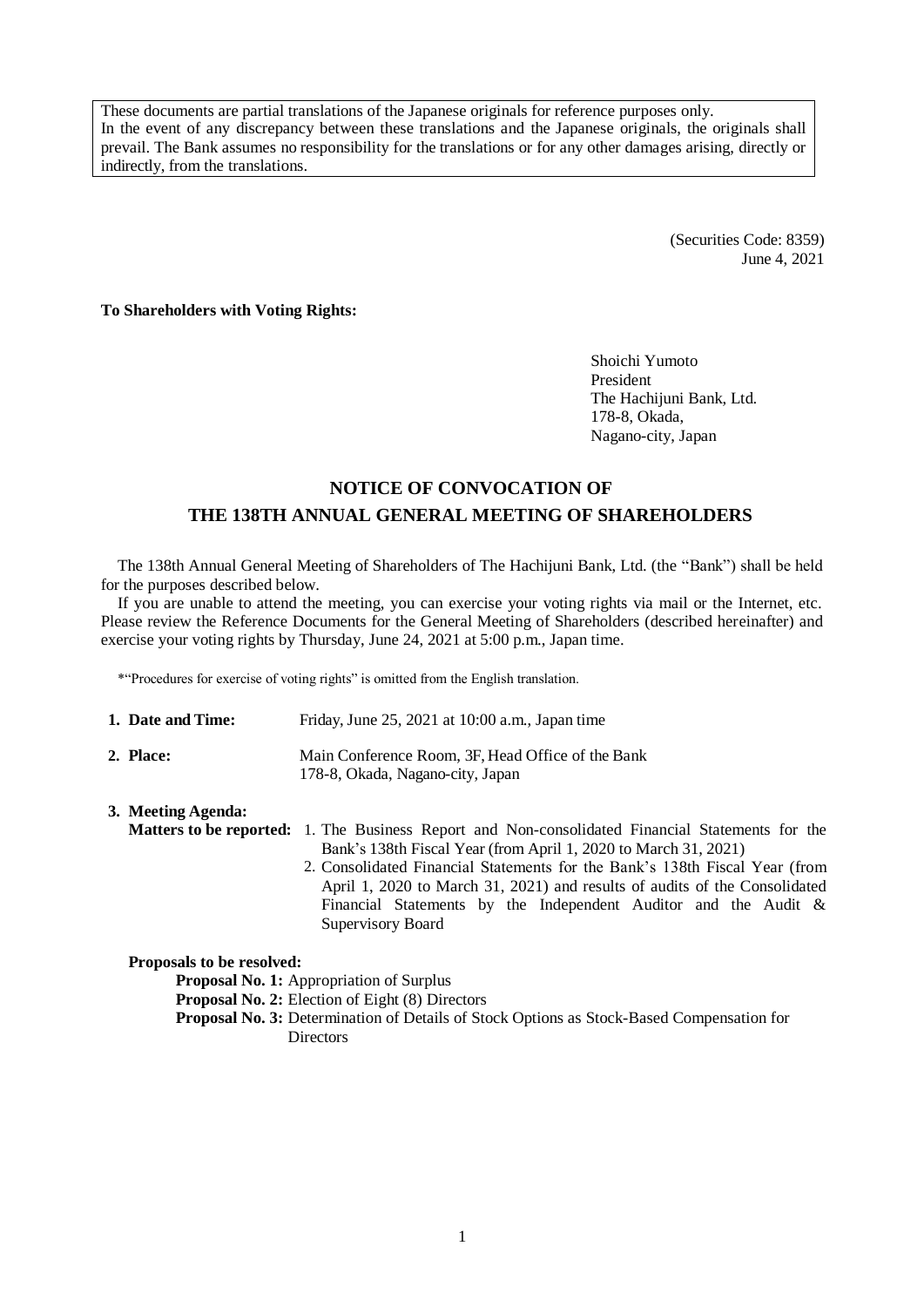## **4. Guidance for Exercise of Voting Rights**

(1) Handling of multiple voting

If you vote both in writing on the Voting Form and via electronic means (the Internet, etc.), only the vote via electronic means (the Internet, etc.) will be valid. In addition, if you submit your vote multiple times via electronic means (the Internet, etc.), only the last vote will be valid.

#### (2) Voting by proxy

If you cannot attend the General Meeting of Shareholders, you may designate one (1) shareholder of the Bank as your proxy who possesses voting rights to attend the General Meeting of Shareholders. Please note that the proxy will be required to submit his or her own Voting Form and documentation corroborating his or her status as your proxy.

- The following items are not included in this Notice. These documents are to be found on the Bank's website in accordance with laws and regulations in addition to Article 16 of the Articles of Incorporation;
	- (1) "Stock Acquisition Rights," "Basic Policies Regarding Parties Controlling the Determination of Financial and Business Policies," "Systems for Ensuring the Appropriateness of Business Activities," "Matters Regarding Specified Wholly-Owned Subsidiaries," "MattersRegarding Transactions between a Stock Company and its Parent Company, etc.," and "Others" of the Business Report
	- (2) "Statement of Changes in Shareholders' Equity" and "Notes to the Non-consolidated Financial Statements" of the Non-consolidated Financial Statements
	- (3) "Consolidated Statement of Changes in Shareholders' Equity" and "Notes tothe Consolidated Financial Statements" of the Consolidated Financial Statements

The Business Report, the Non-consolidated Financial Statements and the Consolidated Financial Statements audited by the Audit & Supervisory Board Members include the above (1) to (3) in addition to those attached to the Japanese version of this Notice.

The Non-consolidated Financial Statements and the Consolidated Financial Statements audited by the Independent Auditor include the above (2) and (3) in addition to those attached to the Japanese version of this Notice.

 If the need arises for the revision of the Reference Documents, the Business Report, the Non-consolidated Financial Statements, and Consolidated Financial Statements for the General Meeting of Shareholders, the revised version shall be posted on the Bank's website.

The Bank's website: https:/[/www.82bank.co.jp/english/](http://www.82bank.co.jp/english/)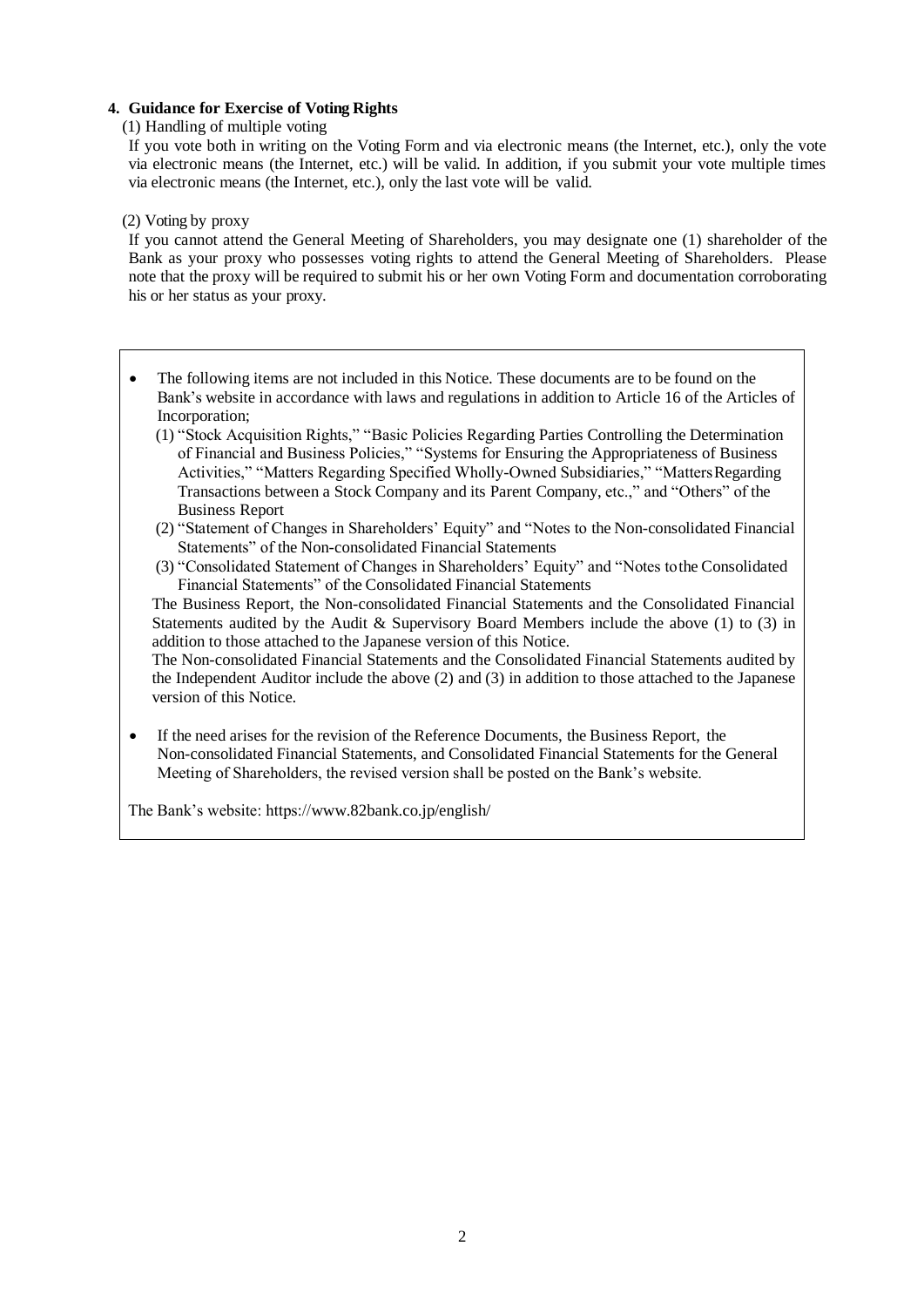# **Reference Documents for the General Meeting of Shareholders**

### **Proposals and References**

**Proposal No. 1:** Appropriation of Surplus

It is proposed that the surplus be appropriated as follows.

1. Year-end dividends

The Bank's basic policy is to implement the active return of profits to shareholders with a minimum dividend of 5.00 yen per share and through the acquisition of treasury stock.

Based on this policy, the Bank proposes year-end dividends of 8.00 yen per share. Combined with

the interim dividend of 6.00 yen per share, total full-year dividends will be 14.00 yen per share.

- (1) Type of dividend property
	- Cash
- (2) Allotment of dividend property to shareholders and the total amount 8.00 yen per share of common stock, for a total of 3,916,468,568 yen
- (3) Effective date of distribution June 28, 2021
- 2. Appropriation of surplus

To strengthen the corporate structure in preparation for the future, the Bank proposes to reverse

11,000,000,000 yen of retained earnings brought forward and record it as a general reserve.

- (1) Item and the amount of surplus to be increased General reserve 11,000,000,000 yen
- (2) Item and the amount of surplus to be decreased Retained earnings brought forward 11,000,000,000 yen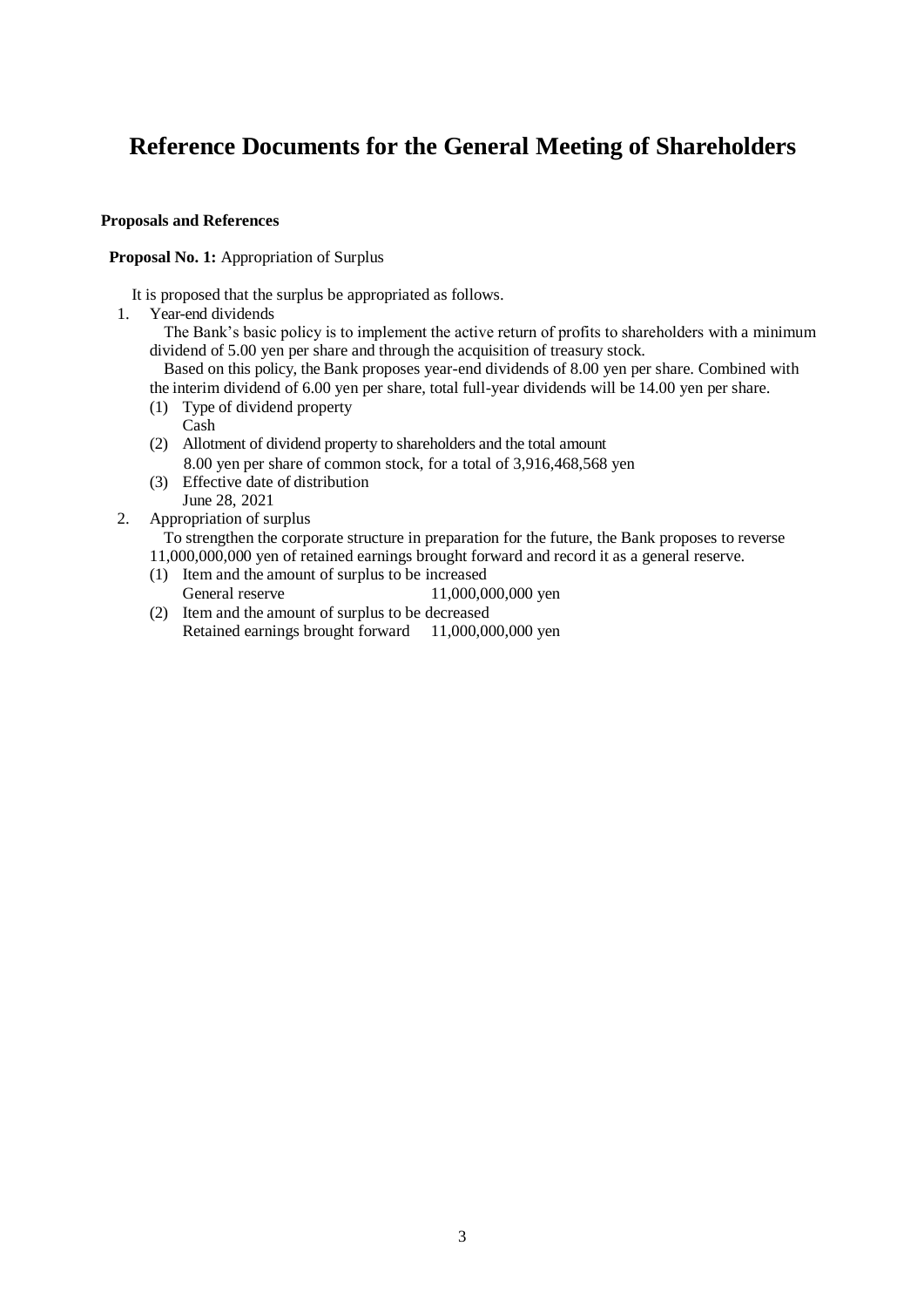## **Proposal No. 2:** Election of Eight (8) Directors

With the expiration of the terms of office of seven (7) Directors: Shoichi Yumoto, Masaki Matsushita, Hideo Funami, Muneo Yoshie, Hiroyuki Miyahara, Takahiko Asai, and Sokichi Kurosawa, the following eight (8) candidates are proposed to be elected as Directors, an increase of one (1) Director to strengthen the management structure.

| No.            |                          | Name              |                                                    | Current position                     | Attendance at<br>Board of<br><b>Directors</b><br>meetings |
|----------------|--------------------------|-------------------|----------------------------------------------------|--------------------------------------|-----------------------------------------------------------|
| 1              | To be<br>reappointed     | Shoichi Yumoto    |                                                    | President                            | 14/14<br>(100%)                                           |
| $\overline{2}$ | To be<br>reappointed     | Masaki Matsushita |                                                    | Deputy President                     | 14/14<br>$(100\%)$                                        |
| 3              | To be<br>reappointed     | Hiroyuki Miyahara |                                                    | <b>Managing Director</b>             | 14/14<br>$(100\%)$                                        |
| 4              | To be<br>reappointed     | Takahiko Asai     |                                                    | <b>Managing Director</b>             | 14/14<br>$(100\%)$                                        |
| 5              | To be newly<br>appointed | Shohei Hidai      |                                                    | <b>Managing Executive</b><br>Officer |                                                           |
| 6              | To be<br>reappointed     | Sokichi Kurosawa  | <b>Outside Director</b><br>Independent<br>Director | Director                             | 14/14<br>$(100\%)$                                        |
| 7              | To be newly<br>appointed | Miyako Hamano     | <b>Outside Director</b><br>Independent<br>Director |                                      |                                                           |
| 8              | To be newly<br>appointed | Eiji Kanzawa      | <b>Outside Director</b><br>Independent<br>Director |                                      |                                                           |

(Reference) List of Candidates for Director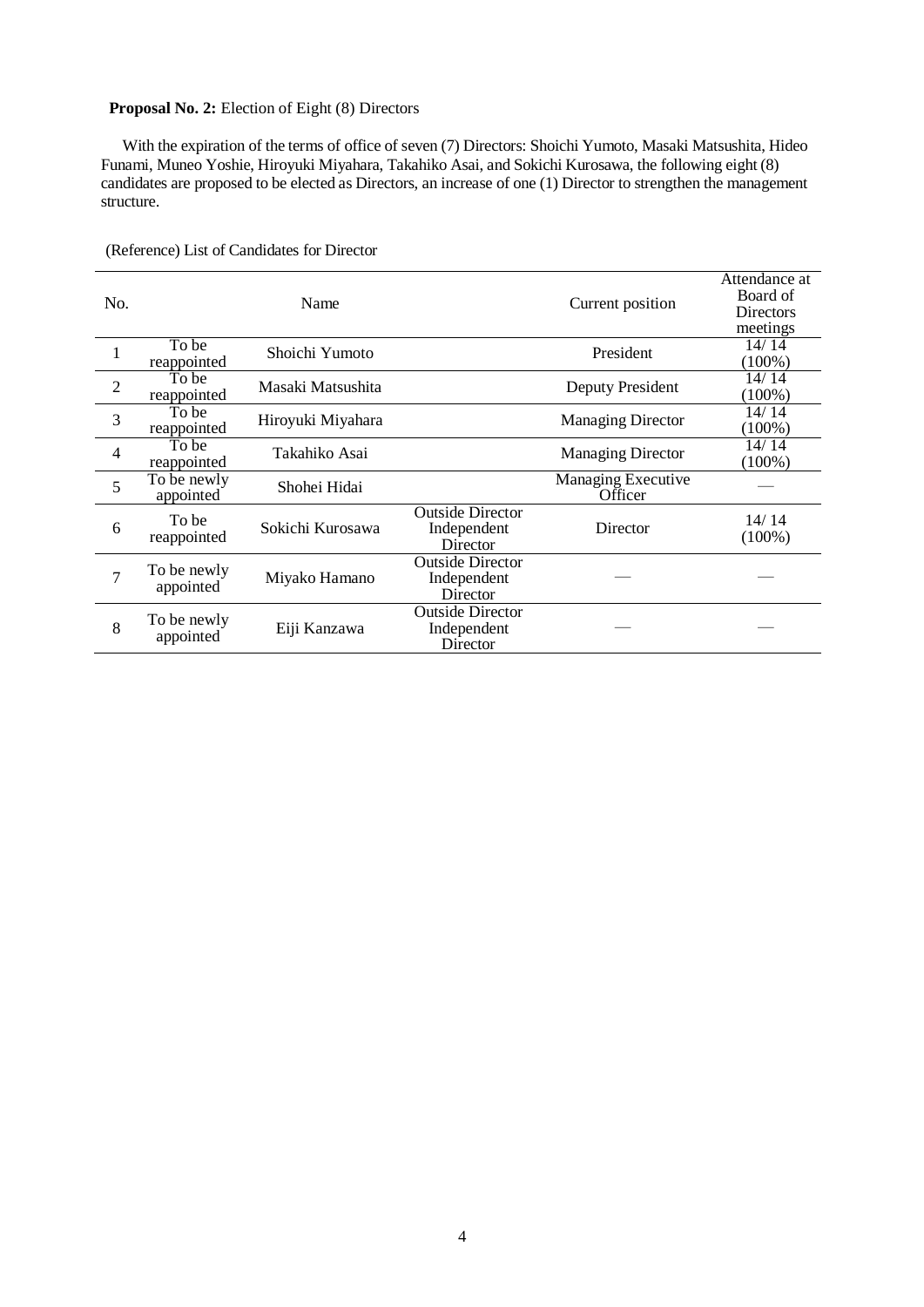| No.            | Name<br>(Date of birth)                                                                                                                                                                                                                                                                                                                                                                                                                                                                                                                                                                         | (Positions, responsibilities at the Bank and significant concurrent                                                                                                                        | Number of<br>shares of the<br>Bank held                                                                                                                                                                                                                                                                             |        |  |  |
|----------------|-------------------------------------------------------------------------------------------------------------------------------------------------------------------------------------------------------------------------------------------------------------------------------------------------------------------------------------------------------------------------------------------------------------------------------------------------------------------------------------------------------------------------------------------------------------------------------------------------|--------------------------------------------------------------------------------------------------------------------------------------------------------------------------------------------|---------------------------------------------------------------------------------------------------------------------------------------------------------------------------------------------------------------------------------------------------------------------------------------------------------------------|--------|--|--|
|                |                                                                                                                                                                                                                                                                                                                                                                                                                                                                                                                                                                                                 | positions)<br>Apr. 1980 Joined the Bank<br>To be reappointed Jun. 2000 General Manager, Nakano-nishi Branch, then General<br>Manager, Shimosuwa Branch,<br>General Manager, Nagoya Branch, |                                                                                                                                                                                                                                                                                                                     |        |  |  |
|                | Shoichi Yumoto<br>(Jul. 9, 1956)<br>Age: 64                                                                                                                                                                                                                                                                                                                                                                                                                                                                                                                                                     |                                                                                                                                                                                            | General Manager, Financial Market Department<br>Jun. 2008 Executive Officer and General Manager, Financial<br>Market Department                                                                                                                                                                                     |        |  |  |
|                | Male                                                                                                                                                                                                                                                                                                                                                                                                                                                                                                                                                                                            |                                                                                                                                                                                            | Jun. 2009 Managing Executive Officer and General Manager,<br>Head Office Business Department                                                                                                                                                                                                                        | 99,473 |  |  |
|                | Attendance at                                                                                                                                                                                                                                                                                                                                                                                                                                                                                                                                                                                   |                                                                                                                                                                                            | Jun. 2011 Managing Director<br>In charge of Risk Management Department, General<br>Affairs Department, Loan Operations Center                                                                                                                                                                                       | shares |  |  |
| 1              | Board of<br><b>Directors</b>                                                                                                                                                                                                                                                                                                                                                                                                                                                                                                                                                                    | Jun. 2013 President                                                                                                                                                                        | In charge of Operations Administration Department,                                                                                                                                                                                                                                                                  |        |  |  |
|                | meetings:<br>14/14                                                                                                                                                                                                                                                                                                                                                                                                                                                                                                                                                                              | Jun. 2018 President                                                                                                                                                                        | Computer Systems Department, Tokyo Liaison Office<br>In charge of Internal Audit Department, Tokyo Liaison                                                                                                                                                                                                          |        |  |  |
|                | $(100\%)$                                                                                                                                                                                                                                                                                                                                                                                                                                                                                                                                                                                       |                                                                                                                                                                                            | Office<br>to the present                                                                                                                                                                                                                                                                                            |        |  |  |
|                | [Reasons for selection as a candidate]<br>Mr. Shoichi Yumoto possesses a wealth of operational experience from involvement in market and<br>international divisions, and is well versed in the operations of the Bank. Additionally, he has served as<br>Director from June 2011 and President from June 2013, and is fulfilling his duties and responsibilities in<br>a proper manner. The Bank has judged that he will continually contribute to the management of the<br>Bank through his wealth of experience and advanced views, and has thus selected him as a candidate for<br>Director. |                                                                                                                                                                                            |                                                                                                                                                                                                                                                                                                                     |        |  |  |
|                |                                                                                                                                                                                                                                                                                                                                                                                                                                                                                                                                                                                                 |                                                                                                                                                                                            | Apr. 1982 Joined the Bank<br>To be reappointed Feb. 2004 General Manager, Nagano-minami Branch, then<br>General Manager, Sakaki Branch,                                                                                                                                                                             |        |  |  |
|                | Masaki<br>Matsushita<br>(Dec. 22, 1959)<br>Age: 61<br>Male                                                                                                                                                                                                                                                                                                                                                                                                                                                                                                                                      |                                                                                                                                                                                            | General Manager, Planning and Coordination<br>Department<br>Jun. 2011 Executive Officer and General Manager, Suwa Area<br>Suwa Branch                                                                                                                                                                               |        |  |  |
|                |                                                                                                                                                                                                                                                                                                                                                                                                                                                                                                                                                                                                 |                                                                                                                                                                                            | Jun. 2013 Managing Executive Officer and General Manager,<br><b>Tokyo Business Department</b>                                                                                                                                                                                                                       |        |  |  |
|                |                                                                                                                                                                                                                                                                                                                                                                                                                                                                                                                                                                                                 |                                                                                                                                                                                            | Jun. 2014 Managing Executive Officer and General Manager,<br><b>Head Office Business Department</b><br>Jun. 2015 Managing Director and General Manager, Matsumoto                                                                                                                                                   | 38,395 |  |  |
|                |                                                                                                                                                                                                                                                                                                                                                                                                                                                                                                                                                                                                 |                                                                                                                                                                                            | <b>Business Department</b><br>Jun. 2017 Deputy President                                                                                                                                                                                                                                                            | shares |  |  |
| $\overline{2}$ | Attendance at<br>Board of<br>Directors                                                                                                                                                                                                                                                                                                                                                                                                                                                                                                                                                          |                                                                                                                                                                                            | In charge of Planning and Coordination Department,<br>Financial Market Department, General Secretariat<br>Jun. 2018 Deputy President                                                                                                                                                                                |        |  |  |
|                | meetings:<br>14/14                                                                                                                                                                                                                                                                                                                                                                                                                                                                                                                                                                              |                                                                                                                                                                                            | In charge of Risk Management Department, Personnel<br>Department, General Secretariat                                                                                                                                                                                                                               |        |  |  |
|                | $(100\%)$                                                                                                                                                                                                                                                                                                                                                                                                                                                                                                                                                                                       |                                                                                                                                                                                            | Jun. 2020 Deputy President<br>In charge of Planning and Coordination Department,<br>Risk Management Department, General Secretariat<br>to the present                                                                                                                                                               |        |  |  |
|                | [Reasons for selection as a candidate]                                                                                                                                                                                                                                                                                                                                                                                                                                                                                                                                                          |                                                                                                                                                                                            | Mr. Masaki Matsushita possesses a wealth of operational experience from involvement in planning and                                                                                                                                                                                                                 |        |  |  |
|                |                                                                                                                                                                                                                                                                                                                                                                                                                                                                                                                                                                                                 |                                                                                                                                                                                            | coordination divisions, and is well versed in the operations of the Bank. Additionally, he has served as<br>Director from June 2015 and as Deputy President from June 2017, and is fulfilling his duties and<br>responsibilities in a proper manner. The Bank has judged that he will continually contribute to the |        |  |  |
|                | him as a candidate for Director.                                                                                                                                                                                                                                                                                                                                                                                                                                                                                                                                                                |                                                                                                                                                                                            | management of the Bank through his wealth of experience and advanced views, and has thus selected                                                                                                                                                                                                                   |        |  |  |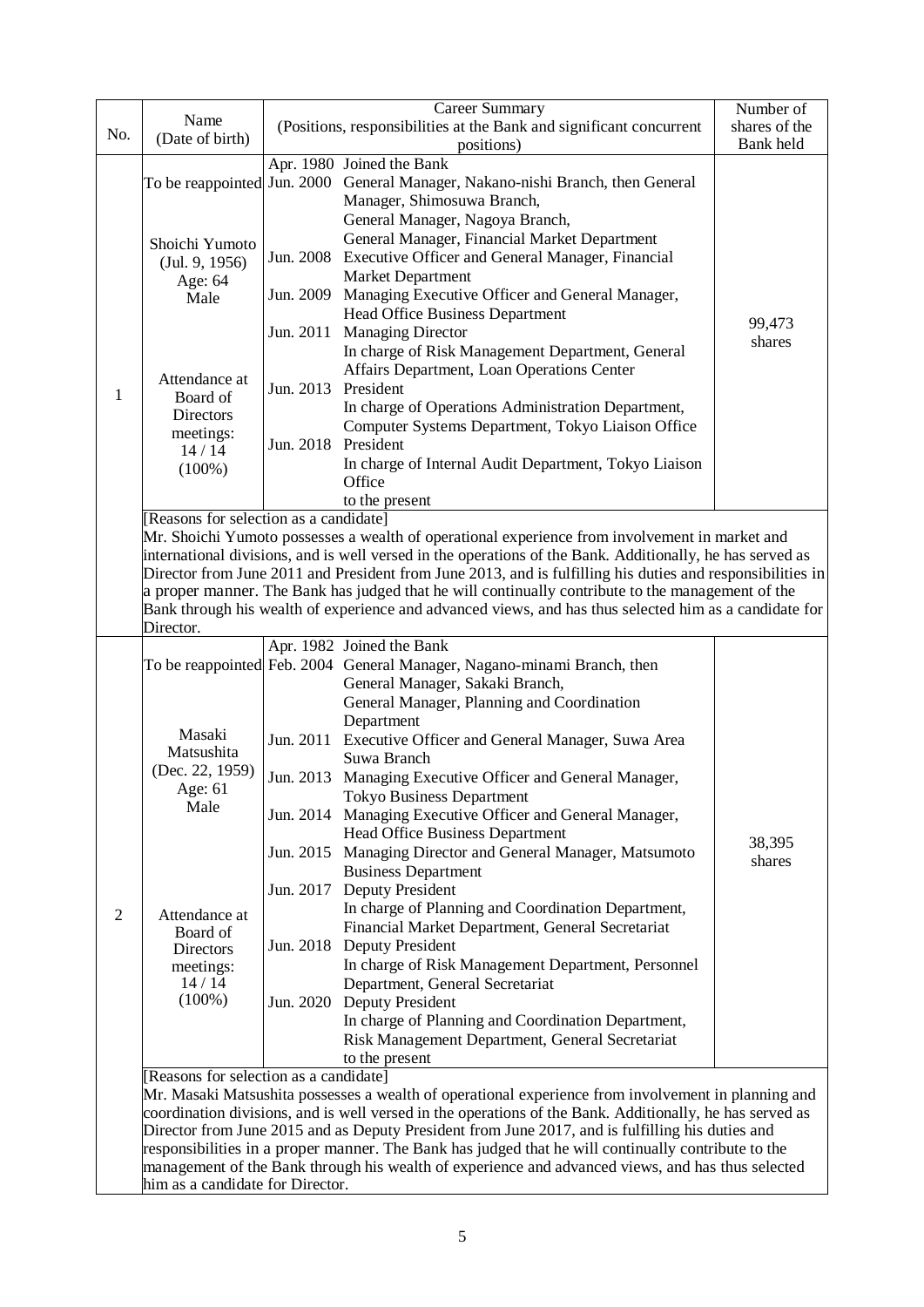|                |                                                                                                         |                                                                                                     | Career Summary                                                                                          | Number of |  |  |  |
|----------------|---------------------------------------------------------------------------------------------------------|-----------------------------------------------------------------------------------------------------|---------------------------------------------------------------------------------------------------------|-----------|--|--|--|
| No.            | Name                                                                                                    | (Positions, responsibilities at the Bank and significant concurrent                                 | shares of the                                                                                           |           |  |  |  |
|                | (Date of birth)                                                                                         |                                                                                                     | Bank held                                                                                               |           |  |  |  |
|                |                                                                                                         |                                                                                                     | positions)<br>Apr. 1986 Joined the Bank                                                                 |           |  |  |  |
|                |                                                                                                         |                                                                                                     | To be reappointed Jun. 2008 Senior Deputy General Manager, Iida Branch, then                            |           |  |  |  |
|                |                                                                                                         |                                                                                                     | General Manager, Tokyo Liaison Office,                                                                  |           |  |  |  |
|                |                                                                                                         |                                                                                                     | General Manager, Yashiro-Inariyama Area Yashiro                                                         |           |  |  |  |
|                | Hiroyuki                                                                                                |                                                                                                     | Branch,                                                                                                 |           |  |  |  |
|                | Miyahara                                                                                                |                                                                                                     | General Manager, Personnel Department                                                                   |           |  |  |  |
|                | (Sep. 26, 1962)                                                                                         |                                                                                                     | Jun. 2016 Executive Officer and General Manager, Personnel                                              |           |  |  |  |
|                | Age: 58                                                                                                 |                                                                                                     | Department                                                                                              |           |  |  |  |
|                | Male                                                                                                    |                                                                                                     | Jun. 2017 Executive Officer and General Manager, Iida Area Iida                                         |           |  |  |  |
|                |                                                                                                         |                                                                                                     | <b>Branch</b>                                                                                           | 32,219    |  |  |  |
|                |                                                                                                         |                                                                                                     | Jun. 2019 Managing Director                                                                             | shares    |  |  |  |
|                |                                                                                                         |                                                                                                     | In charge of Operations Administration Department,                                                      |           |  |  |  |
|                | Attendance at                                                                                           |                                                                                                     | General Affairs Department, Administration Center,                                                      |           |  |  |  |
| 3              | Board of                                                                                                |                                                                                                     | Head Office Center, Matsumoto Center                                                                    |           |  |  |  |
|                | Directors                                                                                               |                                                                                                     | Jun. 2020 Managing Director                                                                             |           |  |  |  |
|                | meetings:                                                                                               |                                                                                                     | In charge of Business Administration Department,                                                        |           |  |  |  |
|                | 14/14                                                                                                   |                                                                                                     | Computer Systems Department, Loan Center,                                                               |           |  |  |  |
|                | $(100\%)$                                                                                               |                                                                                                     | Administration Center, Head Office Center, Matsumoto                                                    |           |  |  |  |
|                |                                                                                                         |                                                                                                     | Center                                                                                                  |           |  |  |  |
|                |                                                                                                         |                                                                                                     | to the present                                                                                          |           |  |  |  |
|                | [Reasons for selection as a candidate]                                                                  |                                                                                                     |                                                                                                         |           |  |  |  |
|                | Mr. Hiroyuki Miyahara possesses a wealth of operational experience from involvement in business and     |                                                                                                     |                                                                                                         |           |  |  |  |
|                | personnel divisions, and is well versed in the operations of the Bank. Additionally, he has served as   |                                                                                                     |                                                                                                         |           |  |  |  |
|                | Director from June 2019, and is fulfilling his duties and responsibilities in a proper manner. The Bank |                                                                                                     |                                                                                                         |           |  |  |  |
|                | has judged that he will continually contribute to the management of the Bank through his wealth of      |                                                                                                     |                                                                                                         |           |  |  |  |
|                |                                                                                                         |                                                                                                     | experience and advanced views, and has thus selected him as a candidate for Director.                   |           |  |  |  |
|                |                                                                                                         |                                                                                                     | Apr. 1987 Joined the Bank                                                                               |           |  |  |  |
|                |                                                                                                         |                                                                                                     | To be reappointed Sep. 2005 General Manager, Karuizawa Branch, assigned to Loan                         |           |  |  |  |
|                |                                                                                                         |                                                                                                     | <b>Control Department</b>                                                                               |           |  |  |  |
|                |                                                                                                         |                                                                                                     | General Manager, Matsushiro Branch                                                                      |           |  |  |  |
|                |                                                                                                         |                                                                                                     | General Manager, Tokyo Business Department I                                                            |           |  |  |  |
|                | Takahiko Asai                                                                                           |                                                                                                     | General Manager, Risk Management Department                                                             |           |  |  |  |
|                | (Oct. 17, 1963)                                                                                         |                                                                                                     | General Manager, Loan Control Department                                                                |           |  |  |  |
|                | Age: 57                                                                                                 |                                                                                                     | Jun. 2017 Executive Officer and General Manager, Loan Control                                           |           |  |  |  |
|                | Male                                                                                                    |                                                                                                     | Department                                                                                              |           |  |  |  |
|                |                                                                                                         |                                                                                                     | Jun. 2018 Managing Executive Officer and General Manager,                                               | 13,293    |  |  |  |
|                |                                                                                                         |                                                                                                     | Head Office Business Department                                                                         | shares    |  |  |  |
|                |                                                                                                         |                                                                                                     | Jun. 2019 Managing Director                                                                             |           |  |  |  |
| $\overline{4}$ | Attendance at                                                                                           |                                                                                                     | In charge of Branch Support Department, Corporate                                                       |           |  |  |  |
|                | Board of                                                                                                |                                                                                                     | Banking Department, Personal Banking Department,                                                        |           |  |  |  |
|                | Directors                                                                                               |                                                                                                     | <b>International and Treasury Department</b>                                                            |           |  |  |  |
|                | meetings:                                                                                               |                                                                                                     | Jun. 2020 Managing Director                                                                             |           |  |  |  |
|                | 14/14                                                                                                   |                                                                                                     | In charge of Personnel Department, Financial Market                                                     |           |  |  |  |
|                | $(100\%)$                                                                                               |                                                                                                     | Department, General Affairs Department                                                                  |           |  |  |  |
|                |                                                                                                         |                                                                                                     | to the present                                                                                          |           |  |  |  |
|                | [Reasons for selection as a candidate]                                                                  |                                                                                                     |                                                                                                         |           |  |  |  |
|                | Mr. Takahiko Asai possesses a wealth of operational experience from involvement in business and loan    |                                                                                                     |                                                                                                         |           |  |  |  |
|                |                                                                                                         | control divisions, and is well versed in the operations of the Bank. Additionally, he has served as |                                                                                                         |           |  |  |  |
|                |                                                                                                         |                                                                                                     | Director from June 2019, and is fulfilling his duties and responsibilities in a proper manner. The Bank |           |  |  |  |
|                | has judged that he will continually contribute to the management of the Bank through his wealth of      |                                                                                                     |                                                                                                         |           |  |  |  |
|                |                                                                                                         |                                                                                                     | experience and advanced views, and has thus selected him as a candidate for Director.                   |           |  |  |  |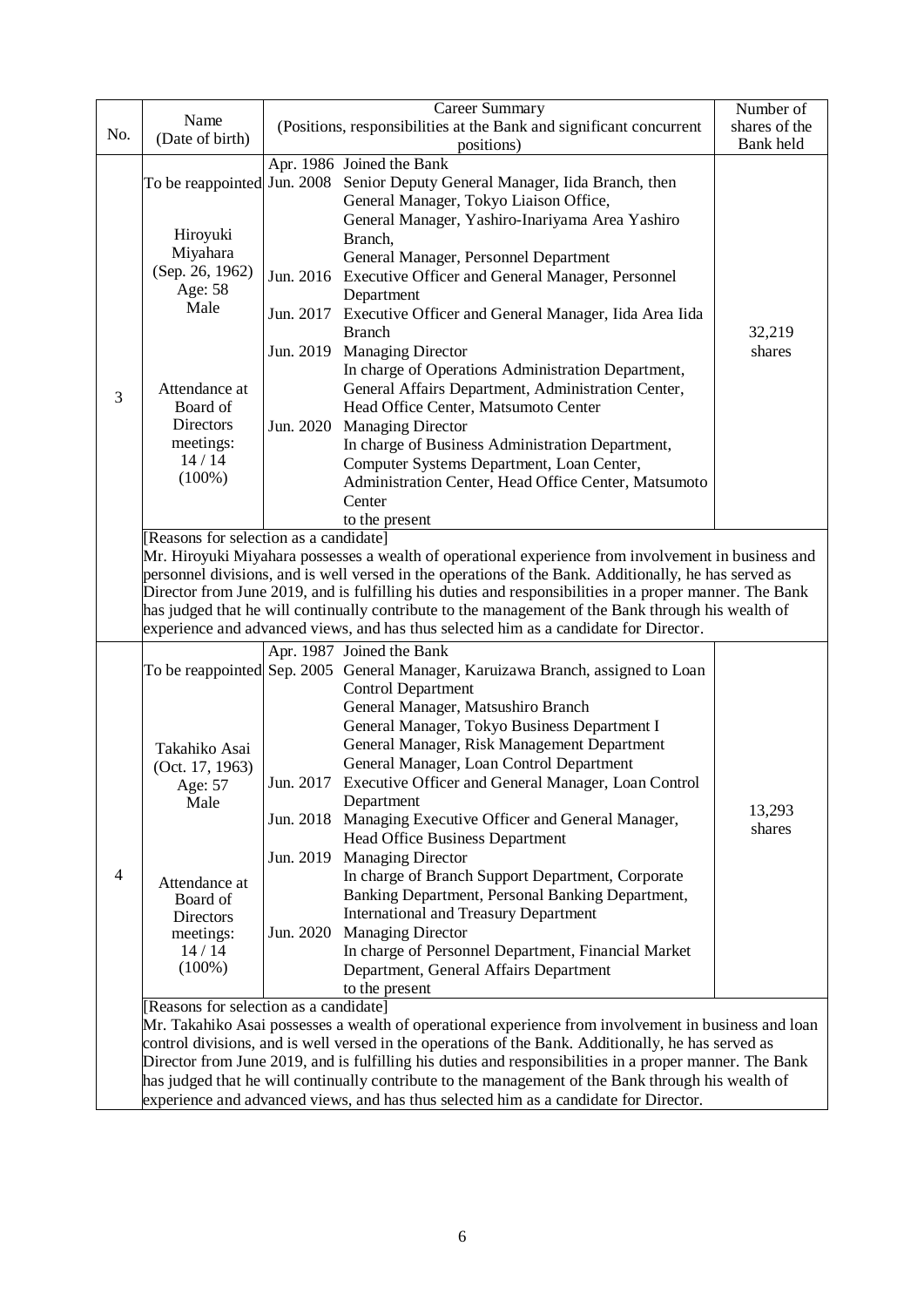| No. | Name<br>(Date of birth)                                                                                                                                                                                                                                                                                                                                                                                                     | Career Summary<br>(Positions, responsibilities at the Bank and significant concurrent<br>positions)                                                                                                                                                                                                                                                                                                                                                                                                                                                                                                                                                                                                                                                                                                                                                                                                                                                                                                                                     | Number of<br>shares of the<br>Bank held |  |  |  |  |
|-----|-----------------------------------------------------------------------------------------------------------------------------------------------------------------------------------------------------------------------------------------------------------------------------------------------------------------------------------------------------------------------------------------------------------------------------|-----------------------------------------------------------------------------------------------------------------------------------------------------------------------------------------------------------------------------------------------------------------------------------------------------------------------------------------------------------------------------------------------------------------------------------------------------------------------------------------------------------------------------------------------------------------------------------------------------------------------------------------------------------------------------------------------------------------------------------------------------------------------------------------------------------------------------------------------------------------------------------------------------------------------------------------------------------------------------------------------------------------------------------------|-----------------------------------------|--|--|--|--|
| 5   | To be newly<br>appointed<br>Shohei Hidai<br>(Jun. 7, 1964)<br>Age: 57<br>Male<br>Attendance at<br>Board of<br><b>Directors</b><br>meetings:                                                                                                                                                                                                                                                                                 | Apr. 1988 Joined the Bank<br>Mar. 2010 Deputy General Manager, Risk Management<br>Department, then<br>General Manager, Tokyo Liaison Office,<br>General Manager, Minami-Matsumoto Area Minami-<br>Matsumoto Branch,<br>General Manager, Planning and Coordination<br>Department<br>Jun. 2018 Executive Officer and General Manager, Planning and<br><b>Coordination Department</b><br>Jun. 2019<br>Managing Executive Officer and General Manager,<br>Head Office Business Department<br>to the present                                                                                                                                                                                                                                                                                                                                                                                                                                                                                                                                 | 5,119<br>shares                         |  |  |  |  |
|     | [Reasons for selection as a candidate]<br>Mr. Shohei Hidai possesses a wealth of operational experience from involvement in risk management<br>and planning and coordination divisions, and is well versed in the operations of the Bank. The Bank has<br>judged that he can contribute to the management of the Bank through his wealth of experience and<br>views, and has thus selected him as a candidate for Director. |                                                                                                                                                                                                                                                                                                                                                                                                                                                                                                                                                                                                                                                                                                                                                                                                                                                                                                                                                                                                                                         |                                         |  |  |  |  |
| 6   | <b>Outside Director</b><br>Independent<br>Director<br>Sokichi Kurosawa<br>(Mar. 1, 1936)<br>Age: 85<br>Male<br>Attendance at<br>Board of<br>Directors<br>meetings:<br>14/14                                                                                                                                                                                                                                                 | To be reappointed Apr. 1958 Joined The Dai-Ichi Bank, Ltd.<br>Jun. 1988 Director, The Dai-Ichi Kangyo Bank, Ltd., delegated to<br>General Manager, General Department<br>Jun. 1991 Managing Director, The Dai-ichi Kangyo Bank, Ltd.<br>Apr. 1993 President, DKB Information Systems Inc. (retired in<br>June 2001)<br>Jun. 1994 Part-time Audit & Supervisory Board Member, Suwa<br>Warehouse Co., Ltd.<br>Jun. 2003 Part-time Director, Suwa Warehouse Co., Ltd.<br>(current position)<br>Jun. 2017 Director, the Bank<br>to the present                                                                                                                                                                                                                                                                                                                                                                                                                                                                                              | 250,000<br>shares                       |  |  |  |  |
|     | $(100\%)$                                                                                                                                                                                                                                                                                                                                                                                                                   | [Reasons for selection as a candidate]<br>Mr. Sokichi Kurosawa possesses a wealth of experience and advanced knowledge, having served as<br>Director and Managing Director of The Dai-Ichi Kangyo Bank, Ltd., as well as president of a<br>banking system company and Outside Director of a business company. As he is fulfilling his duties<br>in a proper manner as an Outside Director, the Bank has judged that he will continue to contribute<br>to the management of the Bank, and has thus selected him as a candidate for Outside Director. The<br>Bank expects that, if Mr. Kurosawa is elected, he will provide supervision and advice on the<br>operation of the Bank's business execution from an expert perspective, especially in the financial<br>field. The Bank also plans to enlist Mr. Kurosawa to serve as a member of the Nominating and<br>Compensation Committee and be involved in the selection of executive candidates and decisions on<br>executive remuneration of the Bank from an independent standpoint. |                                         |  |  |  |  |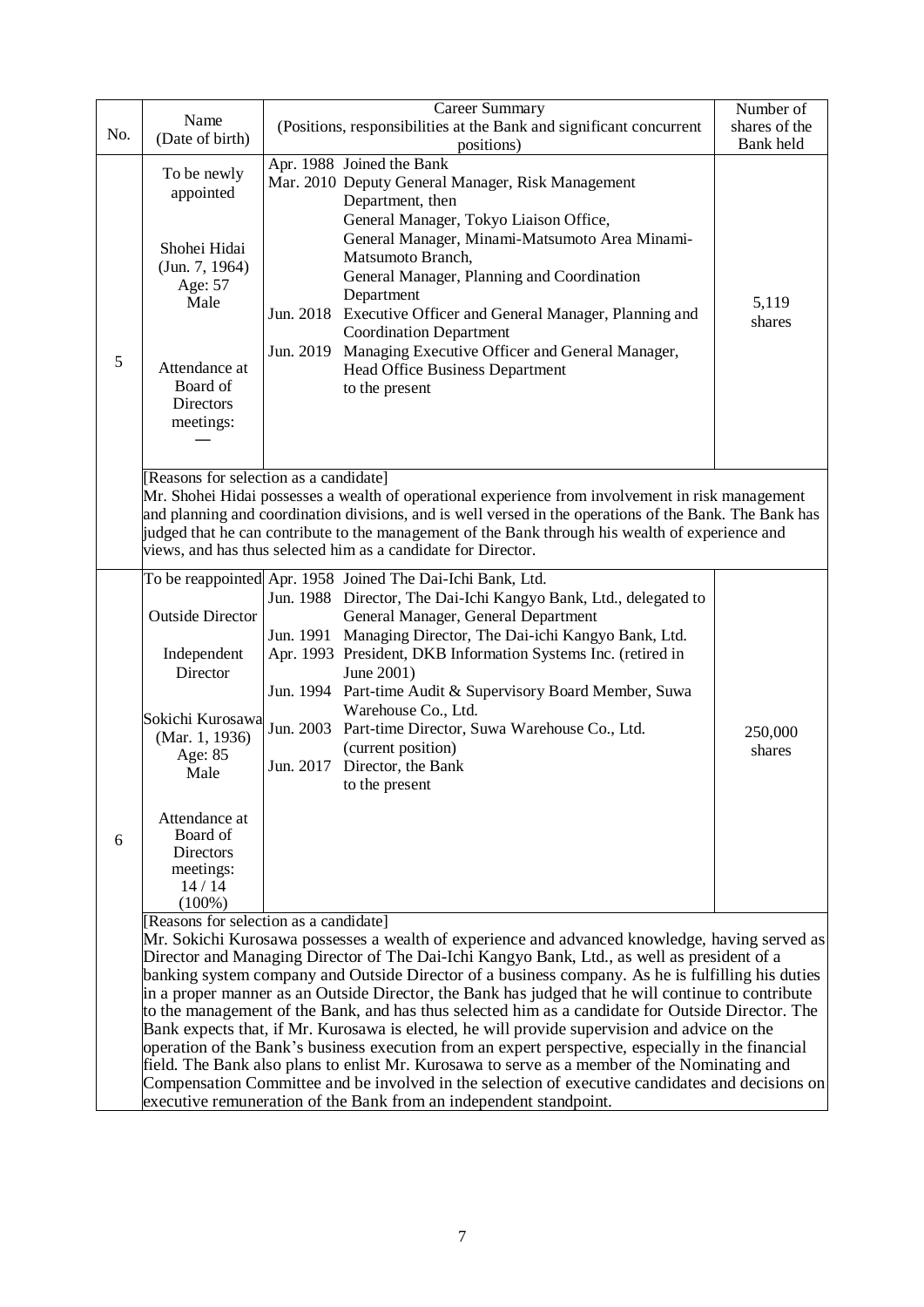|                                 |                                                                                                                                                                                                             | <b>Career Summary</b>                                                                                    | Number of     |  |  |  |  |
|---------------------------------|-------------------------------------------------------------------------------------------------------------------------------------------------------------------------------------------------------------|----------------------------------------------------------------------------------------------------------|---------------|--|--|--|--|
|                                 | Name                                                                                                                                                                                                        | (Positions, responsibilities at the Bank and significant concurrent                                      | shares of the |  |  |  |  |
| No.                             | (Date of birth)                                                                                                                                                                                             | positions)                                                                                               | Bank held     |  |  |  |  |
|                                 | To be newly                                                                                                                                                                                                 | Apr.1979 Joined Japan External Trade Organization (JETRO)                                                |               |  |  |  |  |
|                                 | appointed                                                                                                                                                                                                   | Jul. 2013<br>Executive Vice President, JETRO (Officer in charge of                                       |               |  |  |  |  |
|                                 |                                                                                                                                                                                                             | overseas market development, Japan Pavilion at Expo                                                      |               |  |  |  |  |
|                                 | <b>Outside Director</b>                                                                                                                                                                                     | Milano 2015, etc.)                                                                                       |               |  |  |  |  |
|                                 |                                                                                                                                                                                                             | Oct. 2015 Advisor, JETRO                                                                                 |               |  |  |  |  |
|                                 |                                                                                                                                                                                                             |                                                                                                          |               |  |  |  |  |
|                                 | Independent                                                                                                                                                                                                 | Apr. 2016 Councillor, JETRO (current position)                                                           |               |  |  |  |  |
|                                 | Director                                                                                                                                                                                                    | Apr. 2016 Policy Advisor, Secretariat of Intellectual Property                                           |               |  |  |  |  |
|                                 | Miyako Hamano                                                                                                                                                                                               | Strategy Headquarters, the Cabinet Office (in charge of                                                  |               |  |  |  |  |
|                                 | (Apr. 17, 1955)                                                                                                                                                                                             | Cool Japan Strategy)                                                                                     |               |  |  |  |  |
|                                 | Age: 66                                                                                                                                                                                                     | (Resigned in September 2019)                                                                             | shares        |  |  |  |  |
|                                 | Female                                                                                                                                                                                                      | Member of the board of trustees, Shinshu University                                                      |               |  |  |  |  |
|                                 |                                                                                                                                                                                                             | (current position)                                                                                       |               |  |  |  |  |
|                                 |                                                                                                                                                                                                             | Outside Director, Glosel Co., Ltd. (current position)<br>Jun. 2020                                       |               |  |  |  |  |
|                                 | Attendance at                                                                                                                                                                                               | to the present                                                                                           |               |  |  |  |  |
| 7                               | Board of                                                                                                                                                                                                    |                                                                                                          |               |  |  |  |  |
|                                 | Directors                                                                                                                                                                                                   |                                                                                                          |               |  |  |  |  |
|                                 | meetings:                                                                                                                                                                                                   |                                                                                                          |               |  |  |  |  |
|                                 |                                                                                                                                                                                                             |                                                                                                          |               |  |  |  |  |
|                                 |                                                                                                                                                                                                             | [Reasons for selection as a candidate]                                                                   |               |  |  |  |  |
|                                 |                                                                                                                                                                                                             | In her career as the first woman serving as Executive Vice President of Japan External Trade             |               |  |  |  |  |
|                                 | Organization (JETRO), Ms. Miyako Hamano engaged in the work on overseas market development                                                                                                                  |                                                                                                          |               |  |  |  |  |
|                                 |                                                                                                                                                                                                             | support for Japanese companies and regional revitalization for many years, through which she gained a    |               |  |  |  |  |
|                                 | wealth of experience and broad knowledge. The Bank has judged that Ms. Hamano, who also has the                                                                                                             |                                                                                                          |               |  |  |  |  |
|                                 |                                                                                                                                                                                                             | experience of serving as an outside director for a business company, is capable of further enhancing     |               |  |  |  |  |
|                                 | management supervision functions and has thus selected her as a candidate for Outside Director. The                                                                                                         |                                                                                                          |               |  |  |  |  |
|                                 |                                                                                                                                                                                                             | Bank expects that, if Ms. Hamano is elected, she will provide supervision and advice on its business     |               |  |  |  |  |
|                                 |                                                                                                                                                                                                             | execution from an expert perspective, especially in the global business area. The Bank also plans to     |               |  |  |  |  |
|                                 |                                                                                                                                                                                                             | enlist Ms. Hamano to serve as a member of the Nominating and Compensation Committee and be               |               |  |  |  |  |
|                                 | involved in the selection of executive candidates and decisions on executive remuneration of the Bank                                                                                                       |                                                                                                          |               |  |  |  |  |
| from an independent standpoint. |                                                                                                                                                                                                             |                                                                                                          |               |  |  |  |  |
|                                 | To be newly                                                                                                                                                                                                 | Apr. 1980 Joined The Hachijuni Bank, Ltd.                                                                |               |  |  |  |  |
|                                 | appointed                                                                                                                                                                                                   | Jan. 1986 Resigned from the Bank                                                                         |               |  |  |  |  |
|                                 |                                                                                                                                                                                                             | Feb. 1986 Joined KISSEI COMTEC CO., LTD.                                                                 |               |  |  |  |  |
|                                 |                                                                                                                                                                                                             | Outside Director   May 1988 Director, KISSEI COMTEC CO., LTD.                                            |               |  |  |  |  |
|                                 |                                                                                                                                                                                                             | May 1990 Managing Director, KISSEI COMTEC CO., LTD.                                                      |               |  |  |  |  |
|                                 | Independent                                                                                                                                                                                                 | May 1992 Executive Vice President, KISSEI COMTEC CO., LTD.                                               |               |  |  |  |  |
|                                 | Director                                                                                                                                                                                                    | May 1994 President/C.E.O., KISSEI COMTEC CO., LTD. (current                                              |               |  |  |  |  |
|                                 |                                                                                                                                                                                                             | position)                                                                                                | 1,400         |  |  |  |  |
|                                 | Eiji Kanzawa<br>(Jul. 13, 1956)                                                                                                                                                                             | May 2018 Chairman, Nagano Pref Information Service Association                                           | shares        |  |  |  |  |
|                                 |                                                                                                                                                                                                             | (current position)                                                                                       |               |  |  |  |  |
|                                 | Age: 64<br>Male                                                                                                                                                                                             | Jun. 2018 President, Nagano Techno Foundation (current position)                                         |               |  |  |  |  |
|                                 |                                                                                                                                                                                                             | to the present                                                                                           |               |  |  |  |  |
|                                 | Attendance at                                                                                                                                                                                               |                                                                                                          |               |  |  |  |  |
| 8                               | Board of                                                                                                                                                                                                    |                                                                                                          |               |  |  |  |  |
|                                 | Directors                                                                                                                                                                                                   |                                                                                                          |               |  |  |  |  |
|                                 | meetings:                                                                                                                                                                                                   |                                                                                                          |               |  |  |  |  |
|                                 |                                                                                                                                                                                                             |                                                                                                          |               |  |  |  |  |
|                                 |                                                                                                                                                                                                             | [Reasons for selection as a candidate]                                                                   |               |  |  |  |  |
|                                 |                                                                                                                                                                                                             | Mr. Eiji Kanzawa, who executes the operations of KISSEI COMTEC CO., LTD. as President/C.E.O.,            |               |  |  |  |  |
|                                 |                                                                                                                                                                                                             | has a wealth of knowledge of promoting digitalization. The Bank has judged that he is capable of         |               |  |  |  |  |
|                                 |                                                                                                                                                                                                             | offering views from a diverse perspective, using many years of experience and advanced knowledge he      |               |  |  |  |  |
|                                 |                                                                                                                                                                                                             | gained as a corporate executive, and thus has selected him as a candidate for Outside Director. The Bank |               |  |  |  |  |
|                                 | expects that, if Mr. Kanazawa is elected, he will provide supervision and advice on its business                                                                                                            |                                                                                                          |               |  |  |  |  |
|                                 | execution from an expert perspective, especially in the digital transformation field. The Bank also plans<br>to enlist Mr. Kanzawa to serve as a member of the Nominating and Compensation Committee and be |                                                                                                          |               |  |  |  |  |
|                                 |                                                                                                                                                                                                             |                                                                                                          |               |  |  |  |  |
|                                 |                                                                                                                                                                                                             | involved in the selection of executive candidates and decisions on executive remuneration of the Bank    |               |  |  |  |  |
| from an independent standpoint. |                                                                                                                                                                                                             |                                                                                                          |               |  |  |  |  |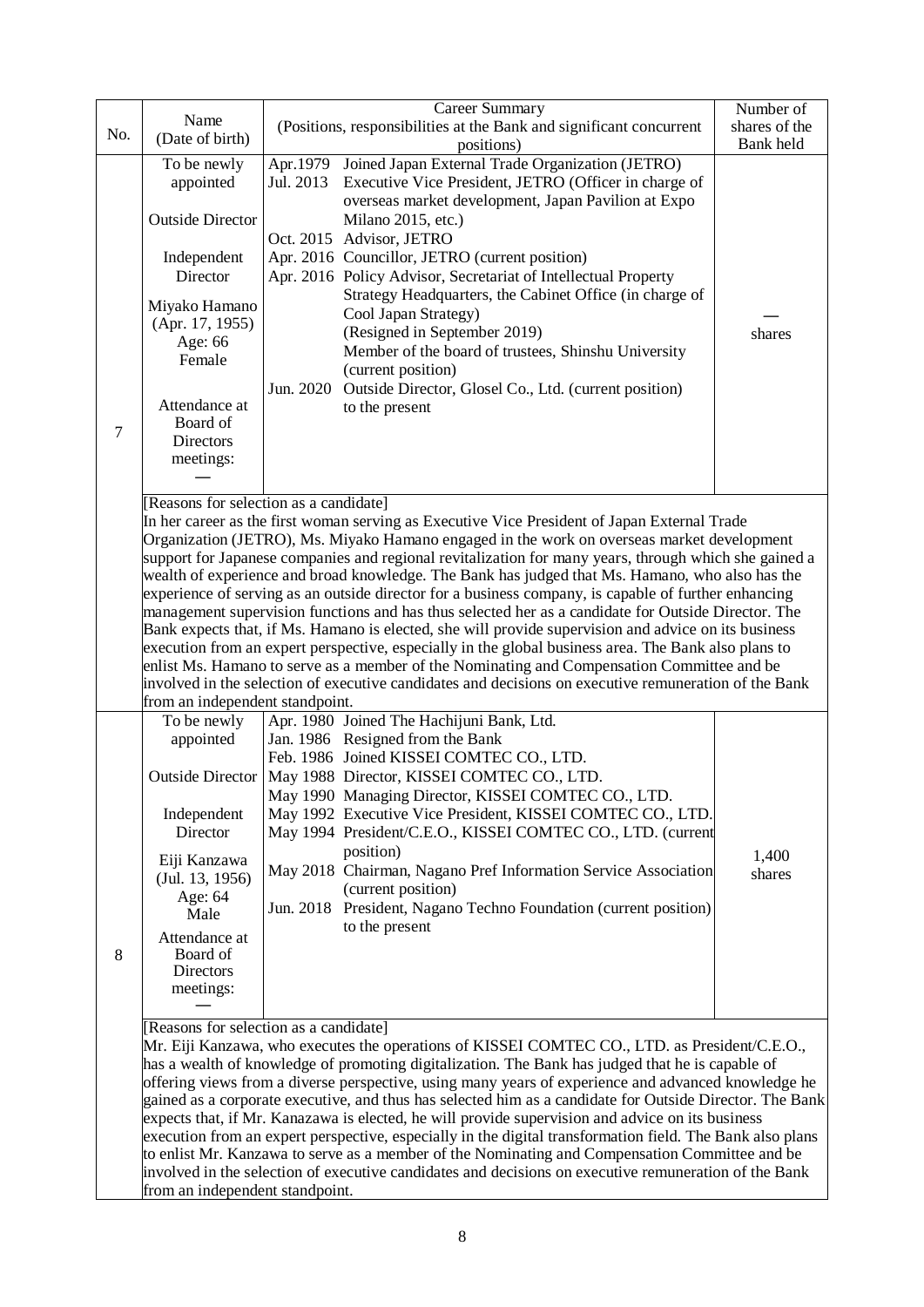- (Notes) 1. Although Mr. Sokichi Kurosawa has a deposit account with the Bank and engages in ordinary transactions on a consistent basis, there should be no impact on decisions by shareholders and investors in light of the scale of transactions to the Bank's deposits and their nature.
	- 2. Although the Japan External Trade Organization (JETRO), the former employer of Ms. Miyako Hamano, has ordinary transactions, including deposits, with the Bank on a consistent basis, there should be no impact on decisions by shareholders and investors in light of the scale of transactions to the Bank's deposits and their nature.
	- 3. Mr. Eiji Kanzawa was employed by the Bank from April 1980 through January 1986.
	- 4. Mr. Eiji Kanzawa has a deposit account with the Bank and engages in ordinary transactions on a consistent basis. The Bank also has ordinary transactions, including deposits and loans, with KISSEI COMTEC CO., LTD., where he serves as Representative Director, and ordinary transactions, including deposits, with the Nagano Pref Information Service Association and the Nagano Techno Foundation, where he respectively serves as Chairman and President, on a consistent basis. The Bank believes these transactions should have no impact on decisions by shareholders and investors in light of the scale of transactions to the Bank's deposits and their nature.
	- 5. There are no special interest relationships between the candidates for Director and the Bank, other than the above 1 through 4.
	- 6. The Bank has entered into a directors and officers liability insurance contract, as outlined below, and plans to renew it on December 25, 2021. Of the individuals nominated as candidates for Director in this proposal, those who are to be reappointed, as well as Mr. Shohei Hidai, are already covered by the contract and will continue to be covered. Ms. Miyako Hamano and Mr. Eiji Kanzawa will be covered by the contract if they are elected. [Outline of directors and officers liability insurance contract]

(i) Actual ratio of premiums paid by the insured

The premiums are paid by the Bank, including for riders. The insured does not bear the actual premiums.

(ii) Outline of events insured against

The contract, together with riders, will cover any damages, litigation costs, and other outlays that may arise due to the insured directors and officers assuming liability for the execution of their duties or receiving a claim related to the pursuit of such liability. However, there are certain exemptions, such as in case of actions taken with the knowledge that such actions are in violation of laws and regulations.

- (iii) Measures to prevent appropriateness of directors' and officers' duties from being undermined The insurance contract establishes deductibles on liability amounts, below which damages are not covered. It also has reduction rates that make the Bank bear a specified rate of the risk
- 7. Mr. Sokichi Kurosawa, Ms. Miyako Hamano and Mr. Eiji Kanzawa are candidates for Outside Director. Additionally, the Bank has designated them as Independent Director under regulations of the Tokyo Stock Exchange, and made a submission designating them as such to the aforementioned Exchange.
- 8. Mr. Sokichi Kurosawa has served as Outside Director of the Bank since June 2017, and his term will have been four years as of the conclusion of this General Meeting of Shareholders.
- 9. Under Article 29 of the Articles of Incorporation, the Bank has made an agreement with Mr. Sokichi Kurosawa to limit his liability for damages to the minimum liability amount to the extent that he has acted in good faith without gross negligence during the course of his duties. (See Article 423, Paragraph 1 and Article 425, Paragraph 1 of the CompaniesAct.) The Bank plans to continue said agreement when he is reappointed as a Director. The Bank plans to conclude similar liability limitation agreements with Ms. Miyako Hamano and Mr. Eiji Kanzawa if they are elected as Outside Director.
- 10. Other than those provided above, there are no items required to be disclosed concerning the proposal to elect Directors as defined under Article 74 of the Ordinance for Enforcement of the Companies Act.
- 11. The ages of candidates are as of the date of this General Meeting of Shareholders.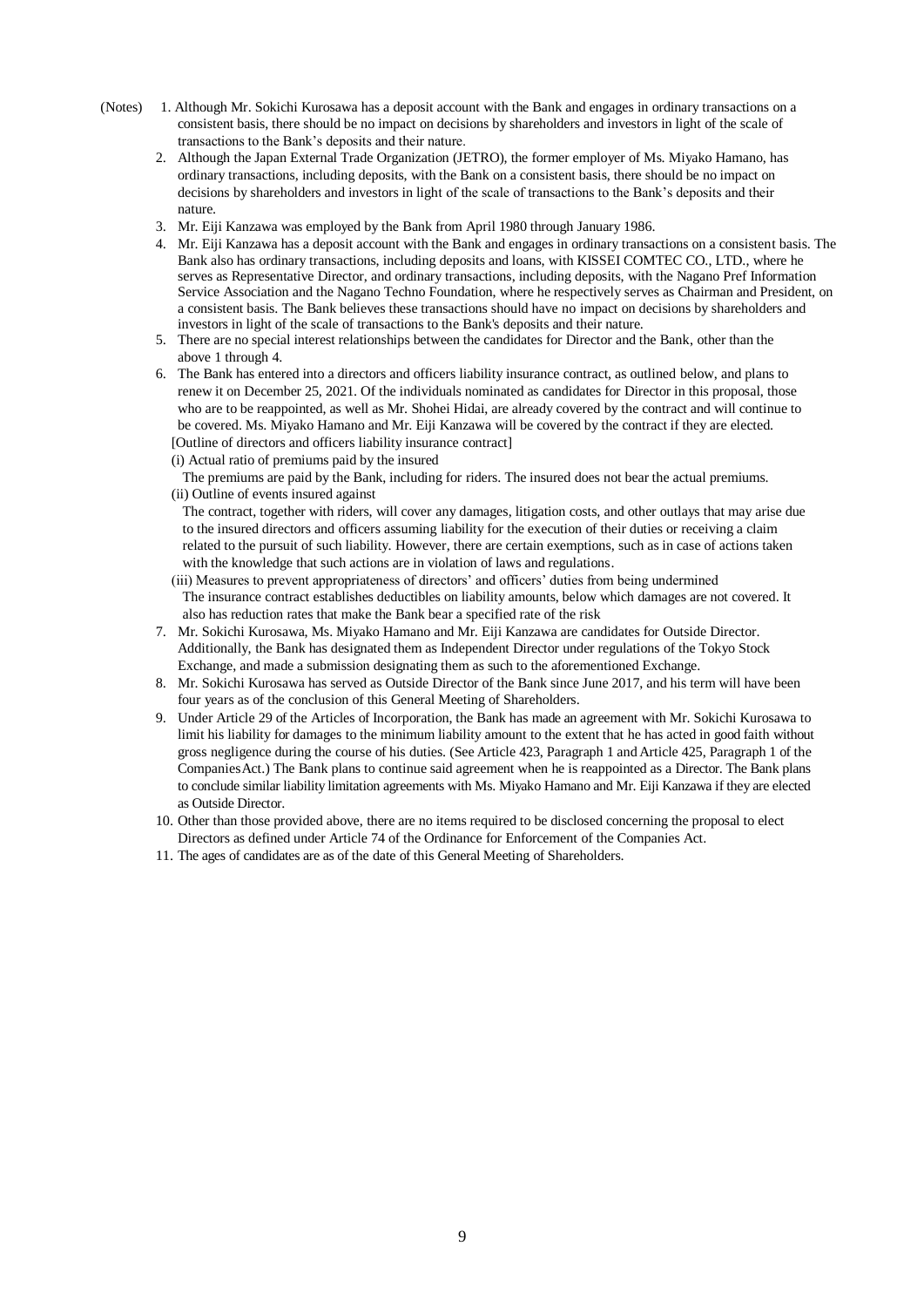(For your reference) Standards for Selection of Outside Officers and Determining Independence

■ Standards for selection of Outside Directors and Outside Audit & Supervisory Board Members

The selection of candidates for the position of Outside Director or candidates for the position of Outside Audit & Supervisory Board Member are determined according to the following "Standards for Determining Independence of Outside Officers," under the assumption that the standards for independence stipulated by the Tokyo Stock Exchange, Inc. are satisfied.

Standards for Determining Independence of Outside Officers

In principle, candidates for Outside Director and candidates for Outside Audit & Supervisory Board Member of the Bank shall be parties to which none of the following items currently apply, or have applied recently.

- (1) A party that holds the Bank as a major transaction counterparty, or in the case where the party is a corporation, etc., a person who executes its business.
- (2) A party that is a major transaction counterparty of the Bank, or in the case where the party is a corporation, etc., a person who executes its business.
- (3) A consultant, accounting specialist, or legal specialist, etc., who receives a significant amount of cash or other assets from the Bank, aside from executive remuneration.
- (4) An employee, etc., of a consulting firm, accounting firm, or legal firm, etc., that holds the Bank as a major transaction counterparty.
- (5) A party that receives a significant amount of donations, etc., from the Bank, or in the case where the party is a corporation, etc., a person who executes its business.
- (6) A major shareholder of the Bank, or in the case where the party is a corporation, etc., a person who executes its business.
- (7) A close relative of a person listed below (excluding insignificant persons).
	- Parties to which  $(1)$  to  $(6)$  above apply.

Definition of

relative"

 A Director, Audit & Supervisory Board Member, Executive Officer, or significant employee, etc., of the Bank or its subsidiaries.

|                | Definition of "recently"             | Refers to cases that can be viewed as effectively current; for example,<br>includes cases that were applicable at the time that the content of the proposal<br>for election of the Outside Director or Outside Audit & Supervisory Board           |
|----------------|--------------------------------------|----------------------------------------------------------------------------------------------------------------------------------------------------------------------------------------------------------------------------------------------------|
|                |                                      | Member at the General Meeting of Shareholders was determined, etc.                                                                                                                                                                                 |
| $\blacksquare$ | Definition of "major"<br>transaction | Evaluation shall be made based on the standard of whether or not such<br>transactions constitute greater than 1% of consolidated sales (consolidated                                                                                               |
|                | counterparty"                        | operating gross business profit in the Bank's case) for the most recent fiscal<br>year. Additionally, if the company in question applies IFRS, the standard shall<br>be based on a standard of whether or not such transactions constitute greater |
|                |                                      | than 1% of revenue.                                                                                                                                                                                                                                |
| $\blacksquare$ | Definition of<br>"corporation, etc." | Includes organizations other than corporations.                                                                                                                                                                                                    |

"significant amount" Definition of "close An average of over 10 million yen per year over the past three years. Provided however, it excludes cases of donations to corporations with business objectives of public welfare (limited to corporations established under the "Act on Authorization of Public Interest Incorporated Associations and Public Interest Incorporated Foundations").

Relatives within the second degree.

 Definition of "insignificant persons" Persons who are the Executive or General Manager level of companies, and persons who are affiliated with accounting firms and legal firms, etc., and are certified public accountants or attorneys, etc., are deemed "significant." Persons who are not included in the above persons are deemed "insignificant."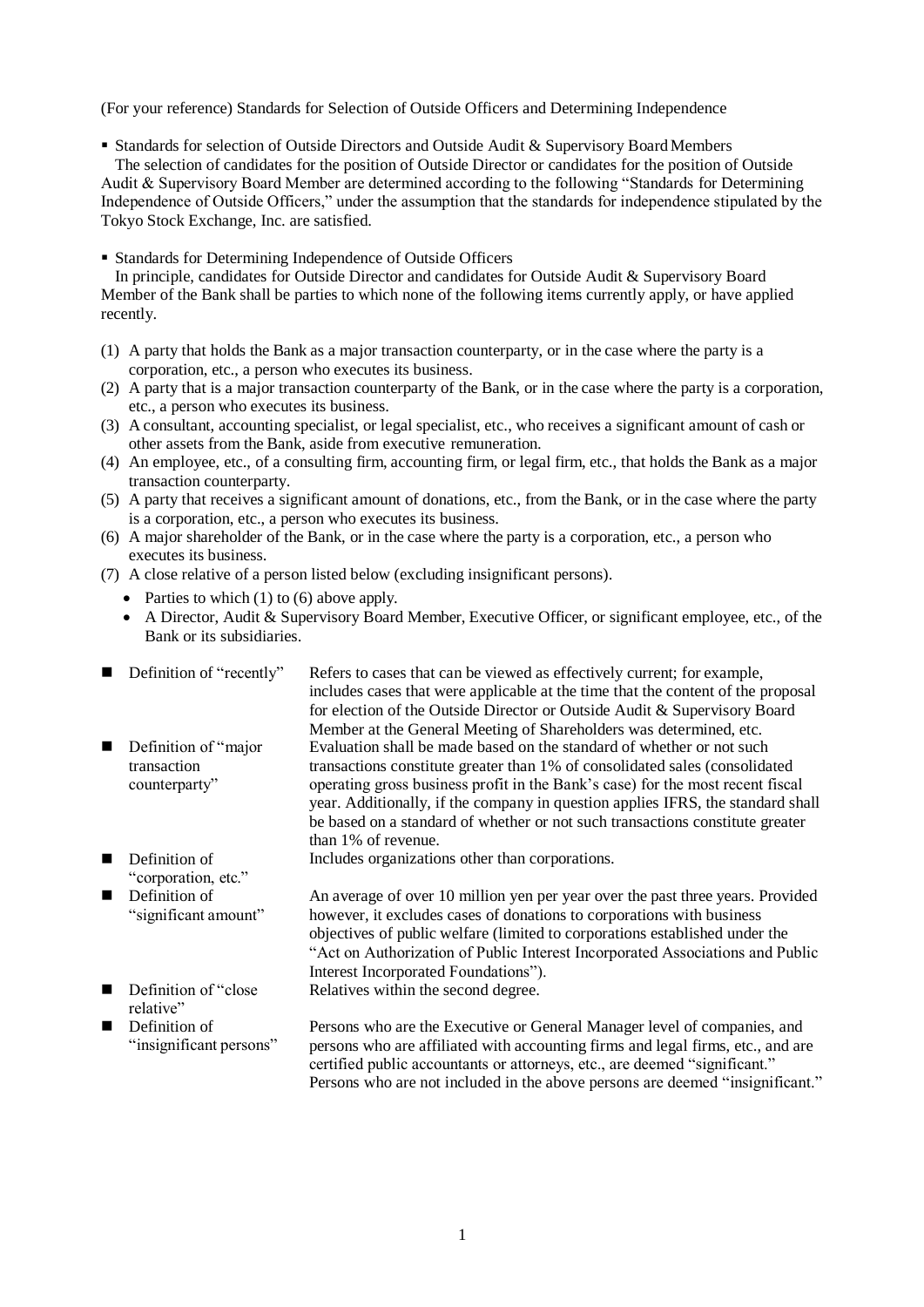#### (For your reference) Skills Matrix of Outside Officers

In order for the Board of Directors to fulfill its roles and duties effectively, the Bank needs a certain number of members of the Board who have a thorough knowledge of the Bank's operations and its issues. In addition, the Bank believes that it is important that the diversity of knowledge, experiences and skills of the Board members is maintained.

Because of such viewpoint, the Bank maintains a basic policy of appointing Outside Officers (Directors and Audit & Supervisory Board Members) from among individuals outside the organization who have diverse knowledge and backgrounds.

The skills matrix of the Bank's incumbent Outside Officers and candidates is as below.

Note: The matrix below does not describe all knowledge and experiences possessed by each person. It indicates three areas in which each is expected especially to display his/her expertise, based on his/her experience and other characteristics.

|                   | Position                                    | Area in which expertise comes in most useful |         |                              |                                          |        |                         |                        |
|-------------------|---------------------------------------------|----------------------------------------------|---------|------------------------------|------------------------------------------|--------|-------------------------|------------------------|
| Name              |                                             | Corporate<br>management<br>/governance       | Finance | Legal affairs<br>/compliance | Digital<br>transformation<br>/technology | Global | Environment<br>/society | Academic<br>experience |
| Kayo Tashita      | Director                                    |                                              |         |                              |                                          |        |                         |                        |
| Sokichi Kurosawa  | Director                                    |                                              |         |                              |                                          |        |                         |                        |
| Miyako Hamano     | Director                                    |                                              |         |                              |                                          |        |                         |                        |
| Eiji Kanzawa      | Director                                    |                                              |         |                              |                                          |        |                         |                        |
| Takeshi Kadota    | Audit $&$<br>Supervisory<br>Board<br>Member |                                              |         |                              |                                          |        |                         |                        |
| Yasuyoshi Wada    | Audit $&$<br>Supervisory<br>Board<br>Member |                                              |         |                              |                                          |        |                         |                        |
| Kiyohito Yamasawa | Audit $&$<br>Supervisory<br>Board<br>Member |                                              |         |                              |                                          |        |                         |                        |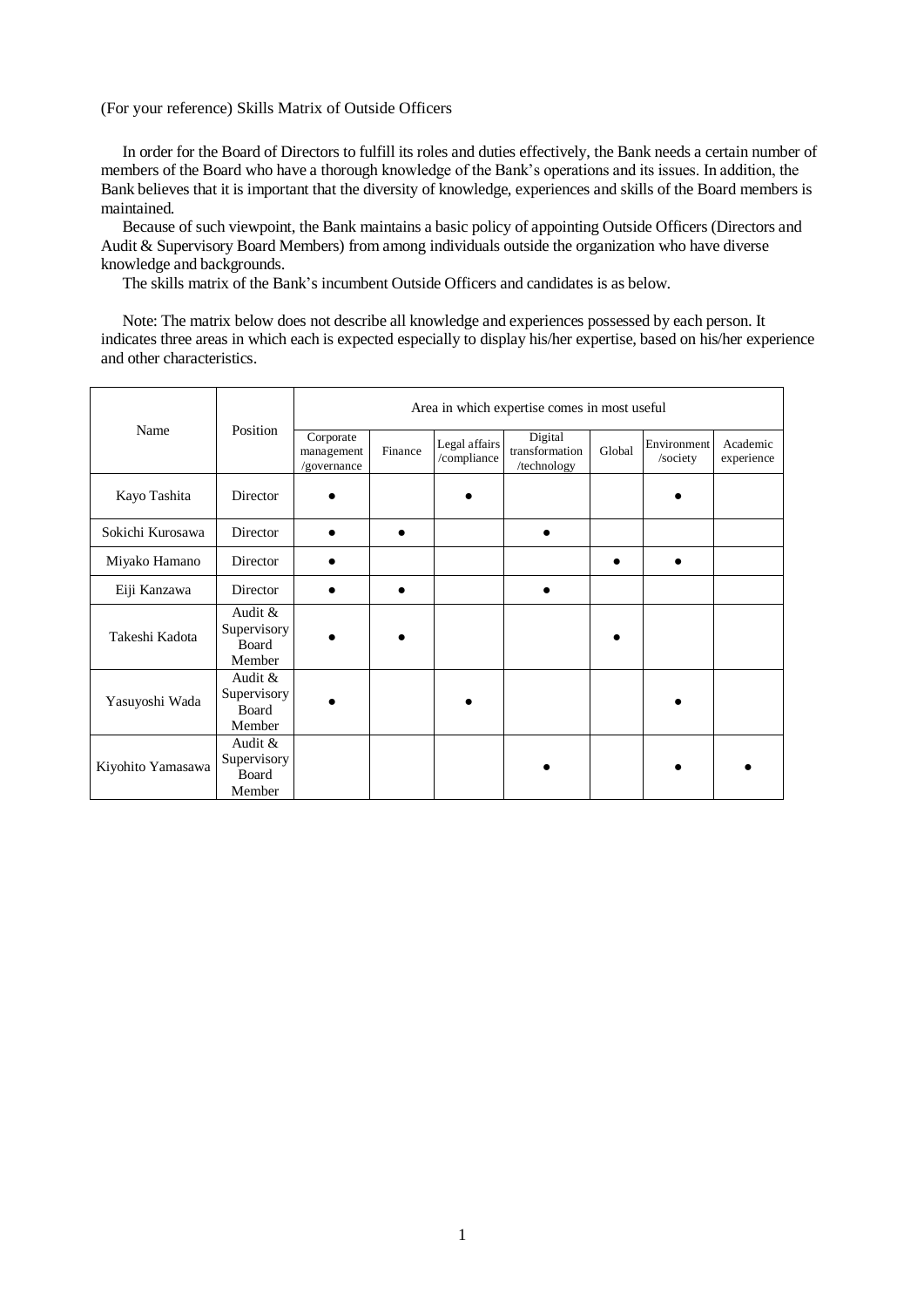#### **Proposal No. 3:** Determination of Details of Stock Options as Stock-Based Compensation for Directors

The Bank obtained approval of shareholders at the 125th Annual General Meeting of Shareholders held on June 25, 2008, in relation to the amount and details of stock-based compensation for directors, to allot stock acquisition rights as stock options as stock-based compensation to directors .

Considering that the resolution regarding the details of stock options as stock-based compensation was clarified under the enforcement of the Act Partially Amending the Companies Act, etc., this Proposal is proposed to obtain the approval that the addition of the new terms of stock options (as underlined) to those approved, and that the allocation of stock acquisition rights to directors in the same way as before and below.

Persons eligible for the allotment shall be executive directors of the Bank, and if Proposal No.2 is approved as originally proposed, there will be seven (7) executive directors eligible for the allotment.

The decision of allocation and payment period of stock-based compensation to each director will be left to the discretion of the Board of Directors.

The amount of compensation as the stock options is limited to be within 100 million yen per annum as approved at the 125th Annual General Meeting of Shareholders. The specific compensation amount will be the amount obtained by multiplying the fair value per stock acquisition right calculated on the allotment date of stock acquisition rights by the number of stock acquisition rights to be allotted.

The details of stock options in this Proposal are to supplement that resolved at the 125th Annual General Meeting of Shareholders in accordance with the requirements clarified under the Act Partially Amending the Companies Act, and do not change in substance.

1. Reason why granting of stock acquisition rights as compensation is appropriate

The reason is to further raise motivation and morale of directors of the Bank in contributing to the medium- to long-term enhancement of the business performance and improvement of corporate value of the Bank by further strengthening the linkage between the Bank's business performance and share value so that they can share not only the benefits from an increase in stock prices but also the risks associated with a drop in stock prices with shareholders.

The Bank set forth a Policy Regarding the Determination of Details of Remunerations, etc. of Directors on an Individual Basis at the Board of Directors meeting held on February 19, 2021, an outline of which is stated on pages 29-30. The granting of stock acquisition rights under this Proposal is in line with such policy and there is no intention to make any changes such policy even if this Proposal is approved.

2. Details of the stock acquisition rights

(1) Total number of stock acquisition rights and class and number of shares to be issued or transferred upon exercise of such stock acquisition rights

Number of stock acquisition rights to be granted: the total number of stock acquisition rights to be granted shall be up to 1,500 units per annum.

Number of shares to be issued or transferred upon exercise of the stock acquisition rights: the class of shares to be issued or transferred shall be the Bank's common stock and the total number of those shall be up to 150,000 shares per annum.

Number of shares to be issued or transferred upon exercise of each of the stock acquisition rights (hereinafter referred to as the "Number of Shares to be Allotted") shall be one hundred (100) shares.

In the event that it becomes appropriate to amend the Number of Shares to be Allotted due to a merger, company split, allotment of shares without contribution, stock split, or stock consolidation conducted by the Bank, the Bank shall make adjustments as deemed necessary.

(2) Amount to be paid in for the stock acquisition rights (issuance value)

The amount to be paid in for the stock acquisition rights shall be the amount calculated based on the Black Scholes Model on the allotment date of such stock acquisition rights. The person who has been allotted the stock acquisition rights shall set off the compensation claim he/she holds against the Bank in lieu of the amount to be paid in.

- (3) Amount of assets to be contributed upon exercise of the stock acquisition rights The amount of assets to be contributed upon exercise of the stock acquisition rights shall be the amount obtained by multiplying the price per share to be issued or transferred upon exercise of the stock acquisition rights, which shall be deemed one (1) yen, by the Number of Shares to be Allotted.
- (4) Period during which the stock acquisition rights are exercisable The period during which the stock acquisition rights are exercisable shall be twenty-five (25) years from the day following the allotment date of such stock acquisition rights.
- (5) Main conditions for exercising of the stock acquisition rights

A holder of the stock acquisition rights may exercise such rights in the period as described in (4) above, but only until the day on which ten (10) days have elapsed from the day following the date on which he/she loses his/her position as Director.